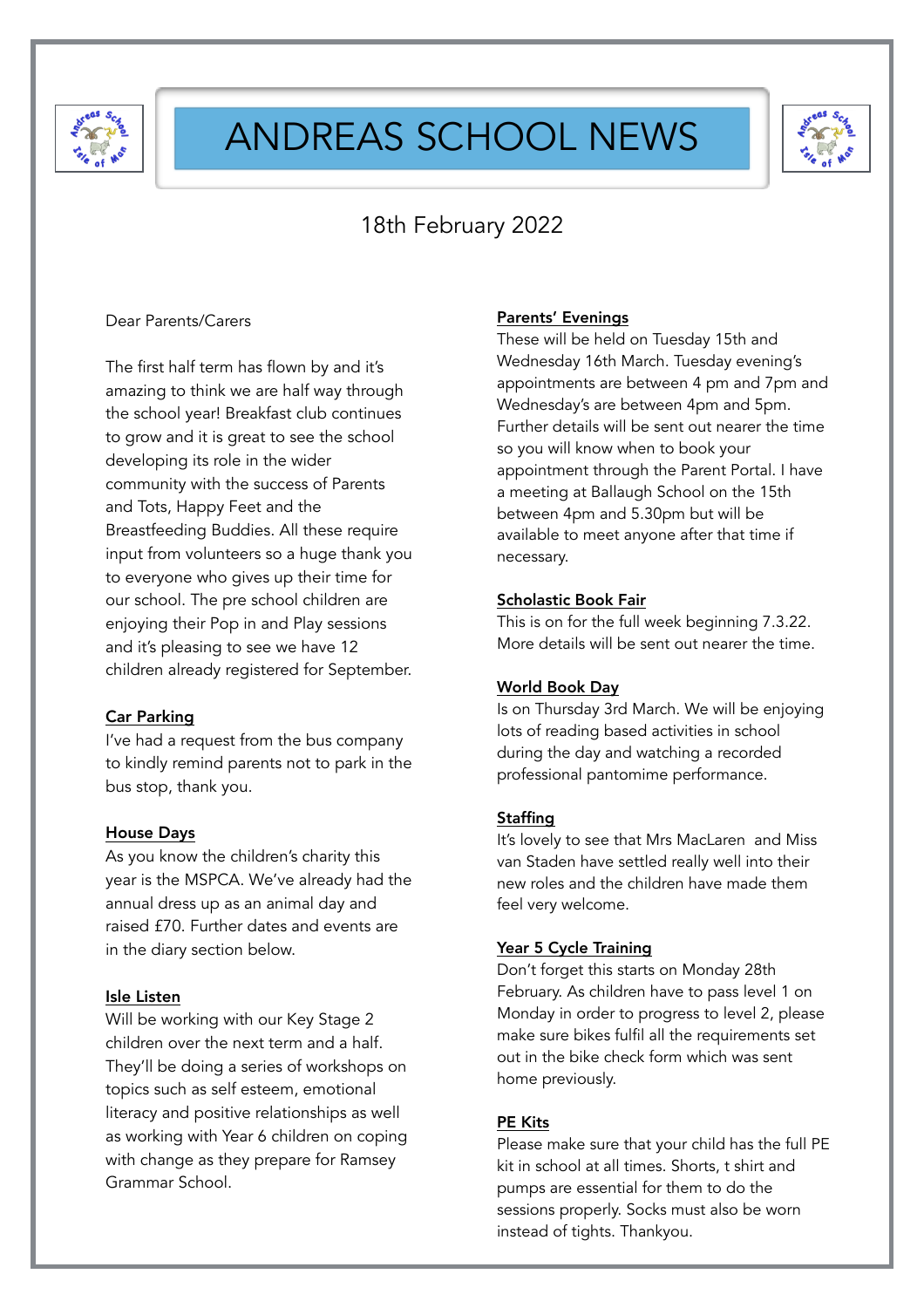

# ANDREAS SCHOOL NEWS



| <b>KEY DATES FOR YOUR DIARY</b>           |                                                                  |
|-------------------------------------------|------------------------------------------------------------------|
| Monday 28th February                      | Cycle training week for Y5                                       |
| Thursday 3rd March                        | World Book Day                                                   |
| Monday 7th March                          | Scholastic book fair week starts                                 |
| Tuesday 8th March                         | The Big Splash Whale and Dolphin Watch<br>workshops              |
| Tuesday 15th March                        | Parents evening 4pm - 7pm                                        |
| Wednesday 16th March                      | Parents evening 4pm - 5pm                                        |
| Friday 25th March                         | Yellow house day                                                 |
| Friday 8th April                          | End of spring term                                               |
| Monday 25th April                         | Summer term starts                                               |
| Monday 25th - Friday 29th April inclusive | Year 6 Venture Centre trip                                       |
| Monday 2nd May                            | <b>Bank Holiday</b>                                              |
| Friday 20th May                           | Red house day                                                    |
| Monday 23rd May                           | Crucial Crew trip for Year 6                                     |
| Tuesday 24th May                          | Sports Day                                                       |
| Thursday 26th May                         | Reserve Sports Day                                               |
| Wednesday 1st June                        | INSET day for staff                                              |
| Thursday 2nd June                         | <b>Bank Holiday</b>                                              |
| Friday 3rd June                           | Platinum Jubilee Bank Holiday and start<br>of half term TT break |
| Monday 20th June                          | Class photos                                                     |
| Monday 13th June                          | Term starts                                                      |
| Friday 24th June                          | Green house day                                                  |
| Tuesday 5th July                          | Tynwald Day                                                      |
| Friday 15th July                          | Blue house day                                                   |
| Tuesday 19th July                         | Y6 Leavers Assembly                                              |
| Friday 22nd July                          | End of term                                                      |